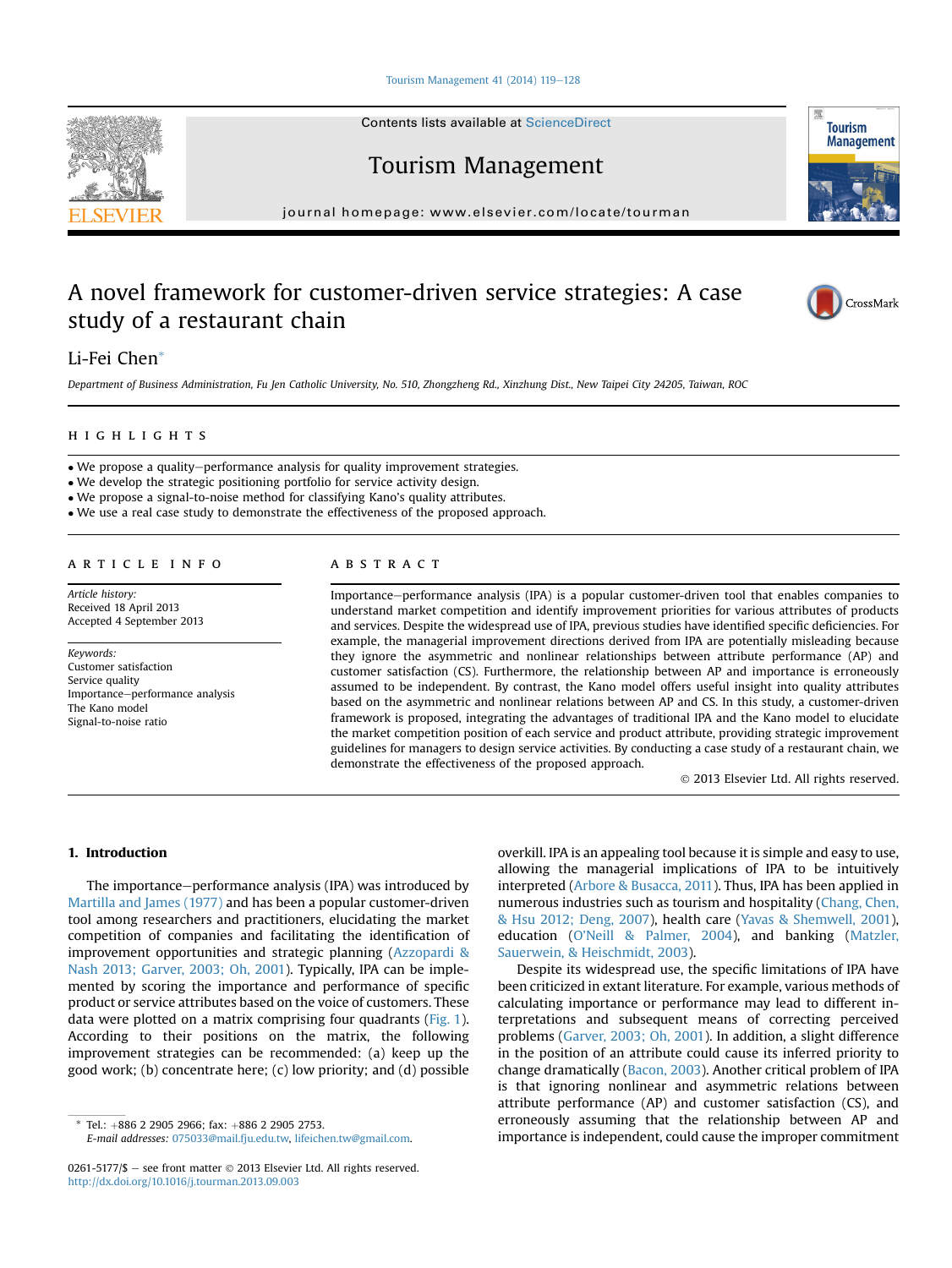<span id="page-1-0"></span>

Fig. 1. Traditional IPA matrix.

of scarce resources to misguided improvement efforts [\(Bacon,](#page--1-0) [2003; Mikuli](#page--1-0)ć [& Prebe](#page--1-0)ž[ac, 2008; Oh, 2001\)](#page--1-0).

Since its introduction in the 1980s, the Kano model has become a popular model for evaluating quality attributes, and has been applied numerous industries. The Kano model facilitates exploring the nonlinear and asymmetric relations between AP and CS, classifying quality attributes into the following categories: (a) must-be; (b) one-dimensional; (c) attractive; and (d) indifferent ([Kano,](#page--1-0) [Seraku, Takahashi, & Tsuji, 1984](#page--1-0)). The performance level of different quality attributes results in varying effects on the perception of CS and customer dissatisfaction (CD). When the CS is proportional to the level of performance, it is considered a onedimensional factor. The increasing level of performance of a must-be factor does not increase the CS, but any decrease in this factor causes CD. Conversely, an increase in the level of performance of an attractive attribute enhances CS, but a low level of performance does not specifically cause CD. Regardless of the level of performance of an attribute, if it results in neither CS nor CD, an indifferent factor is attained ([Chen, 2012\)](#page--1-0).

To avoid misinterpretations when using IPA, it is crucial to consider the Kano's quality categories ([Arbore & Busacca, 2011;](#page--1-0) [Mikuli](#page--1-0)ć & Prebež[ac, 2008; Tontini & Picolo, 2010](#page--1-0)). For example, when customers rate a must-be factor as highly important, then its corresponding improvement strategy is either "keep up the good work" or "concentrate here." However, managers should consider the possibility that further improvement might be unnecessary if an increase of this attribute would not create a significant improvement in CS. By contrast, when customers rate an attractive factor as unimportant, then its corresponding improvement strategy could be "low priority" or "possible overkill." However, because an attractive factor can generate substantial customer delight, enlarging differentiation, a company can lose competitive opportunities by overlooking that item.

Nevertheless, the Kano model possesses certain deficiencies that must be addressed. For example, it cannot identify relative importance of attributes in the same category, e.g., onedimensional attributes ([Bi, 2012](#page--1-0)). Therefore, quantitative measures must be developed to evaluate the asymmetric impacts on CS/CD. Furthermore, without emphasizing the current performance levels of product and service attributes, the Kano model is limited in identifying improvement opportunities [\(Tontini &](#page--1-0) [Silveira, 2007](#page--1-0)). Despite the debate in the extant literature regarding IPA and the Kano model, scant studies have attempted to address these problems by integrating both models [\(Tontini &](#page--1-0) [Silveira, 2007](#page--1-0)).

The purpose of this study is to develop a quality-performance analysis (QPA) method that provides a customer-driven framework for identifying strategic service positions and providing quality improvement guidelines. The proposed QPA approach integrates the advantages of the Kano model and IPA, allowing managers to plan service activities. In addition, a signal-to-noise ratio (SNR) approach is designed to measure how AP asymmetrically affects CS and CD. This approach can be used to classify the Kano quality categories and define priorities for improvement. By using a case from the food and beverage industry, we show the effectiveness of the proposed QPA approach, comparing between the proposed QPA and the traditional IPA. Finally, specific methods are selected to compare the power of the SNR approach for classifying the Kano's quality categories.

#### 2. Literature review

#### 2.1. Importance-performance analysis (IPA)

The IPA allows companies to identify improvement priorities for various service attributes and elucidating market competition. Typically, the performance aspect of IPA can be measured using CS surveys in which customers rate the level of performance (i.e., satisfaction) of products and services. This is an absolute measure of performance. Relative performance measures, such as gap analyses [\(Tontini & Picolo, 2010\)](#page--1-0), performance ratios, and comparative scales are also suitable for use in IPA ([Garver, 2003](#page--1-0)). IPA studies have described two types of importance measures: (a) stated importance; and (b) derived importance, both of which demonstrate advantages and limitations. Stated importance can be obtained by asking customers to rate the importance attributes by using Likert-scale ratings (typically ranging from not important to very important). Although this method is commonly applied, it substantially increases survey length, causing poor response rates. In addition, customers may rate all the attributes as important, potentially yielding a low power of discrimination ([Garver, 2003](#page--1-0)).

To assess derived importance, customers rate the AP and overall CS for the service being evaluated. The data are subsequently employed to derive the importance of attributes by applying several statistical methods, such as conjoint analysis, correlation analysis, multiple regression, normalized pairwise estimation, partial least squares, and principal components regression ([Gustafsson & Johnson, 2004](#page--1-0)). Using statistically-derived methods for evaluating importance can substantially decrease the survey length and respondent bias. However, because the multicollinearity among service attributes is typically extremely high, any derived importance would be naive, inadequate, uninterpretable, and invalid ([Bi, 2012](#page--1-0)). Therefore, it is critical to select an appropriate method for measuring importance in IPA.

Determining the positions of gridlines is another critical factor for IPA. The majority previous IPA studies have reported using scale means (scale-centered approach) or grand means (data-centered approach) to divide the collected data into high- and low-score groups for importance and performance measures ([Mikuli](#page--1-0)ć & [Prebe](#page--1-0)žac, 2008). In the scale means method, for example, a "3" on a five-point scale would be used to classify the high- and lowperformance groups. However, [Peterson and Wilson \(1992\)](#page--1-0) showed that "virtually all self-reports of CS possess a distribution in which a majority of the responses indicate that customers are satisfied and the distribution itself is negatively skewed" (p. 62). This characteristic of satisfaction data majorly limits the scale means method when most of the attributes fall into the highperformance group. Compared with the scale means method, the grand means method is more suitable for grouping data. However, the grand means method also exhibits limitations; for example, if